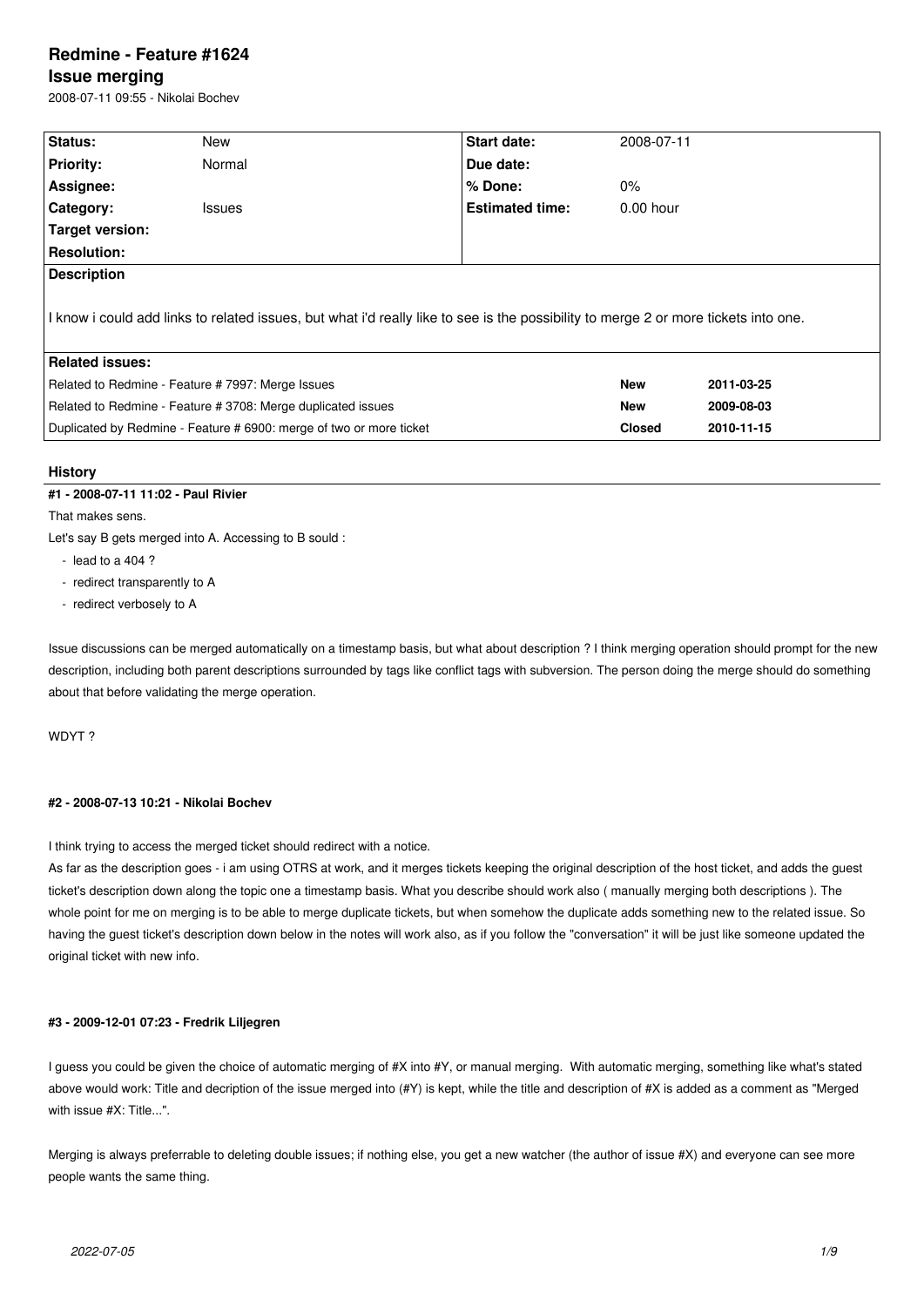## **#5 - 2010-03-03 01:07 - anthony george**

Kind of reviving a semi old issue here, but I don't see any newer comments/issue pertaining to issue merging. I really wish I knew more ruby, but my background lies with perl.

I use request tracker(RT) from bestpractical.com(http://bestpractical.com/rt) on a daily basis for work, but chose redmine for personal and all code management because of its integration with subversion.

So.. I thought a little insight into how another system does this may be helpful.

Anyhoo, RT accomplishes issue merging by usin[g a database column Effec](http://bestpractical.com/rt)tiveID, that, under normal circumstances, would be equal to the issue ID, but when merged, the EffectiveID is equal to the issue it was merged into. The routine(s) that load issues for view, etc load up issues by id, but "overlay" it with the effectiveID, thereby giving the look that it is a single issue..

Again, if I knew ruby(at all) I'd be happy to dive in and at least hack something up, but I'm at a loss. Hopefully this is helpful

#### **#6 - 2010-04-09 09:31 - Igor Kalashnikov**

One more vote for manual merging :)

#### **#7 - 2010-07-27 13:15 - Per Oja**

Another vote!

## **#8 - 2010-09-08 09:27 - Sönke Noack**

Oh, dear. I thought merging tickets is already possible in Redmine, but only began searching for such a feature as I couldn't figure out how to do this.

I'm also fond of the idea that it's done like in OTRS, which I had let being installed at work for handling customer issues. However, Redmine seemed much better suited for the task of bug/feature/issue resolving and thus will hopefully supercede our homegrown bug tracking system, chiefly because of its procedure management, overview & reporting facilities.

If merging tickets really still isn't possible right now, is there any suggested workaround I can follow?

TIA and regards, Sonny

## **#9 - 2010-11-26 10:22 - Walter Heck**

I could also really use this. We have all emails coming from service@yomamma.com auto-creating issues in a redmine project called "unassigned". From there we move the issues into their specific projects. When we receive multiple emails in a discussion for instance, that creates a whole bunch of new issues, which is pretty annoying to handle :)

## **#10 - 2010-12-01 16:02 - Félix Delval**

+1 for that feature.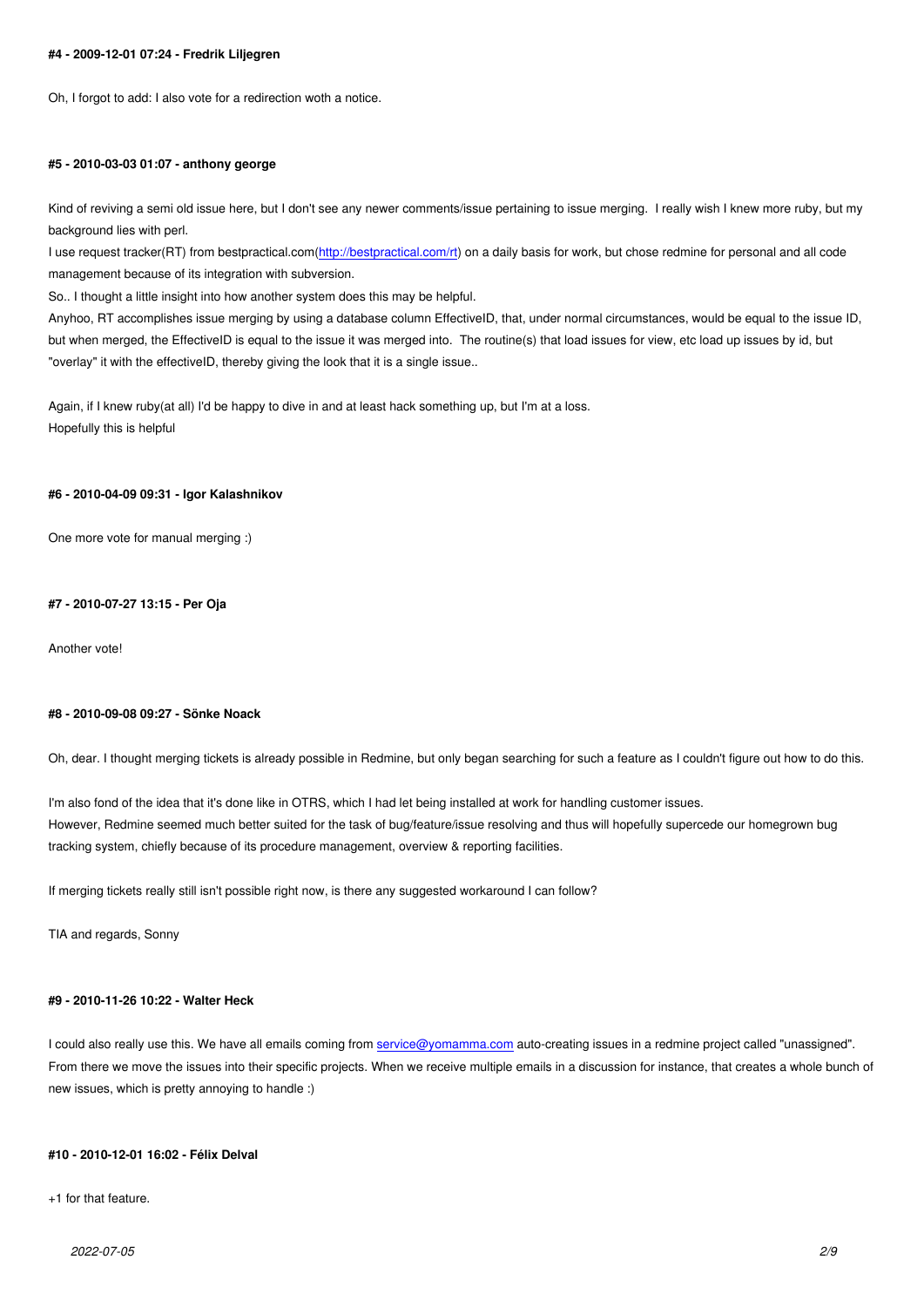+1

#### **#12 - 2011-04-26 16:59 - Jason Butz**

+1 for this feature

#### **#13 - 2011-12-08 08:13 - Mats Andreassen**

I was surprised to find out this was impossible in current. Consider this a +1.

## **#14 - 2011-12-09 22:33 - Brian Jacobi**

+1 I'm surprised this still isn't implemented. Concept of locking or merging please :)

## **#15 - 2011-12-10 10:20 - Terence Mill**

The you suing the email import the wrng way.

If an issue is created is gets an id which will be refernced in "topic" filed for all mail notification are created for this mail. If any new mail includes the (not 100% sure) "[#issuenumber" string the mail will be added to existing issue as comment.

## Walter Heck wrote:

*I could also really use this. We have all emails coming from service@yomamma.com auto-creating issues in a redmine project called "unassigned". From there we move the issues into their specific projects. When we receive multiple emails in a discussion for instance, that creates a whole bunch of new issues, which is pretty annoying to handle :)*

### **#16 - 2012-03-06 17:17 - Jason Butz**

I'd like at add  $a + 1$  for this feature as well.

#### **#17 - 2012-03-24 16:26 - Paolo Sechi**

absolute a must. so +1

## **#18 - 2012-04-05 20:58 - Vlad Tyschuk**

Also, +1 from me for this feature.

## **#19 - 2012-05-01 15:37 - Jarek Potiuk**

And +1 from me.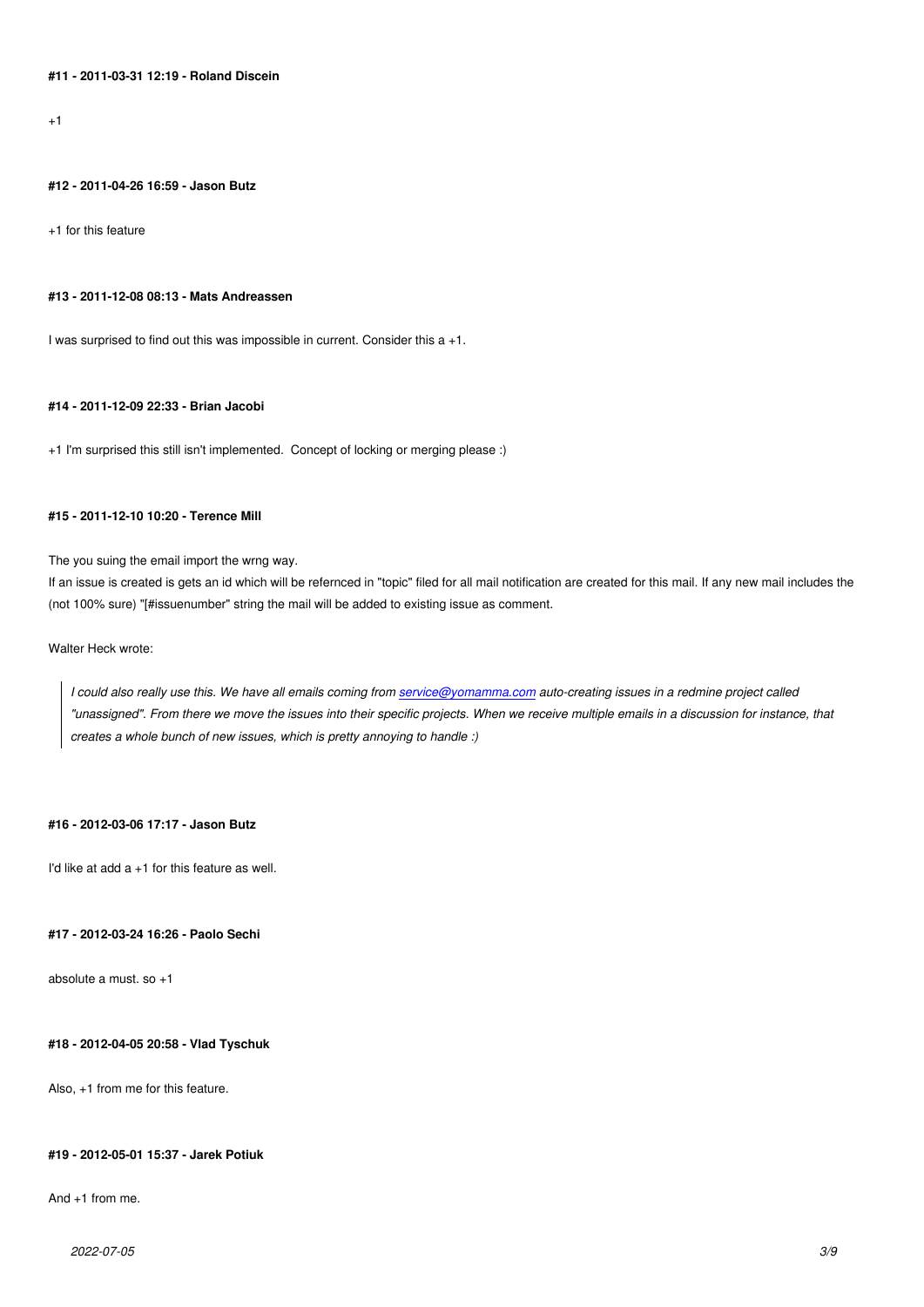## **#20 - 2012-10-17 19:10 - Brian Lacy**

## **+100** ;)

An extremely useful feature. Surprised there hasn't been more discussion on this..

#### **#21 - 2012-12-19 21:02 - koen maes**

it is not going to happen - 4 yo by now

#### **#22 - 2013-03-07 23:31 - Dani Leni**

+1

I still want to see this.

Now we have to move all files and transfter time spend, but we can not transfer comments right? So we have to delete old issue...

Merge is needed. Its needed when workflow is changed.

Related is not the same.

#### **#23 - 2013-05-07 21:04 - Saager Mhatre**

+1

#### **#24 - 2013-05-14 05:46 - Jamie Carl**

 $+10$ 

Just hit a case where I really need this! I went to merge two issues and was surprised that it wasn't there. This is essential!

## **#25 - 2013-06-10 19:30 - Jean-Philippe Lang**

*- Duplicated by Feature #6900: merge of two or more ticket added*

## **#26 - 2013-07-09 20:56 - Deoren Moor**

+1; this would be very useful for our group.

An example case:

Someone sends in an email to a support address and CC their colleagues. Their colleagues all join in the "conversation" and continually Reply-All with the support address as a "participant". Redmine scrapes the emails and creates lots of duplicates.

For now we've been using the most recent email as the original and marking the others as duplicates of it, but having a merge option would be *very* useful.

## **#27 - 2013-07-09 22:37 - Etienne Massip**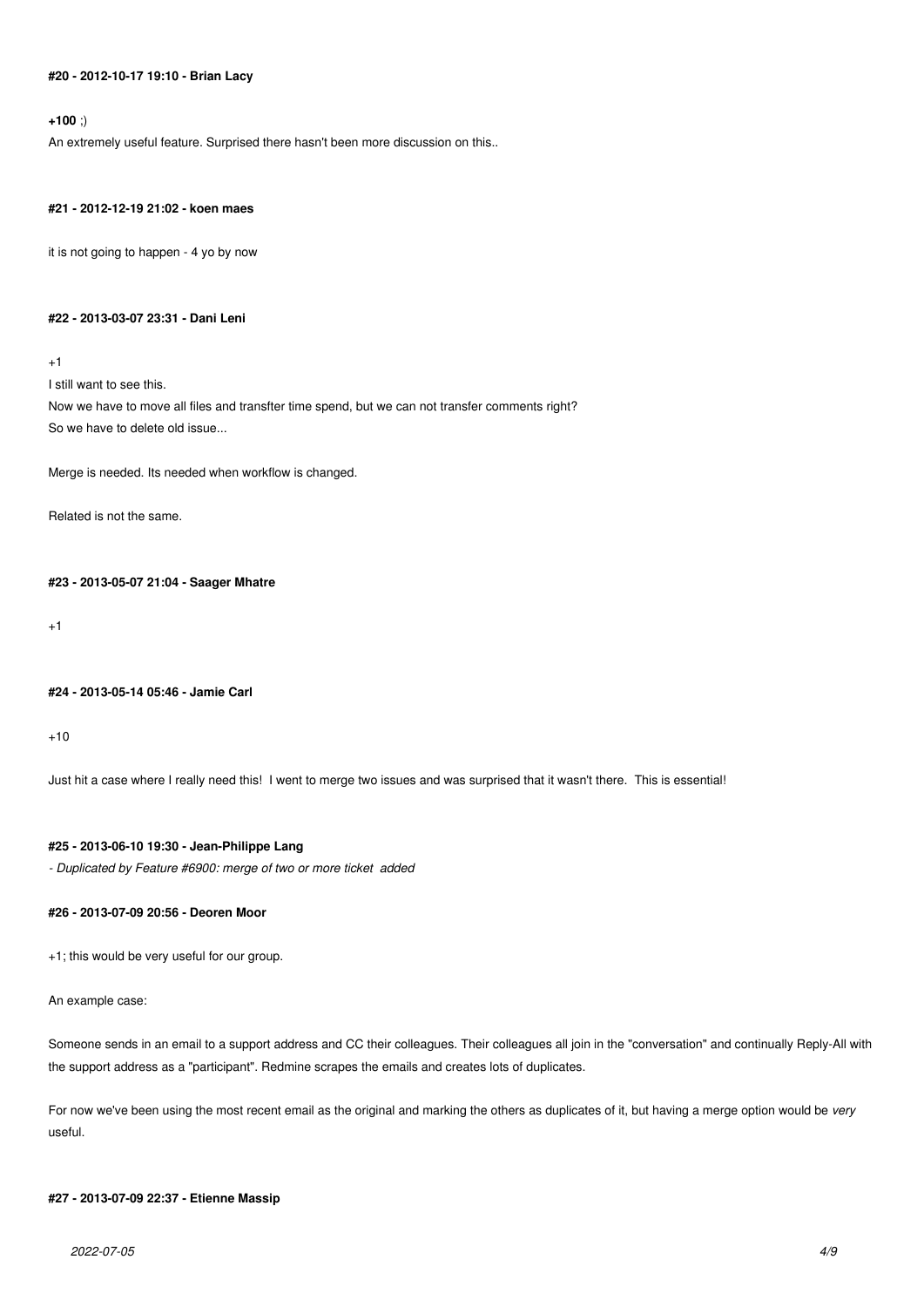*- Related to Feature #7997: Merge Issues added*

## **#28 - 2013-07-10 20:56 - Jonathan Schneider**

 $+1$ 

A feature I really miss from Request Tracker.

#### **#29 - 2013-08-03 07:44 - Tarun Kakkar**

Hi team need your support to merge two tickets in Redmine .Is this available as a feature ?

Prompt response on this matter will be highly appreciable

Nikolai Bochev wrote:

*I know i could add links to related issues, but what i'd really like to see is the possibility to merge 2 or more tickets into one.*

## **#30 - 2013-08-28 23:17 - Chris Fields**

+1. I was very surprised this isn't already a feature. At the moment we are making them subtasks or 'Duplicated as' relations, but that's not really optimal.

#### **#31 - 2013-11-18 09:18 - Leonid Titov**

Definitely necessary feature. +1 vote for it.

## **#32 - 2015-03-18 08:12 - Joerg Boeselt**

 $+1!$ 

## **#33 - 2015-04-10 08:19 - Leo Gaggl**

Any ideas if this will make it onto the roadmap at some stage ? This seems such a long-standing and obvious problem covered by most other comparable systems. It would be good to have some indications if this will be looked at.

## **#34 - 2015-04-10 09:01 - Christian Zagrodnick**

A related question is: Could this be sponsored? And if, how much money do we need.

## **#35 - 2015-04-10 09:20 - Leo Gaggl**

Christian Zagrodnick wrote:

*A related question is: Could this be sponsored? And if, how much money do we need.*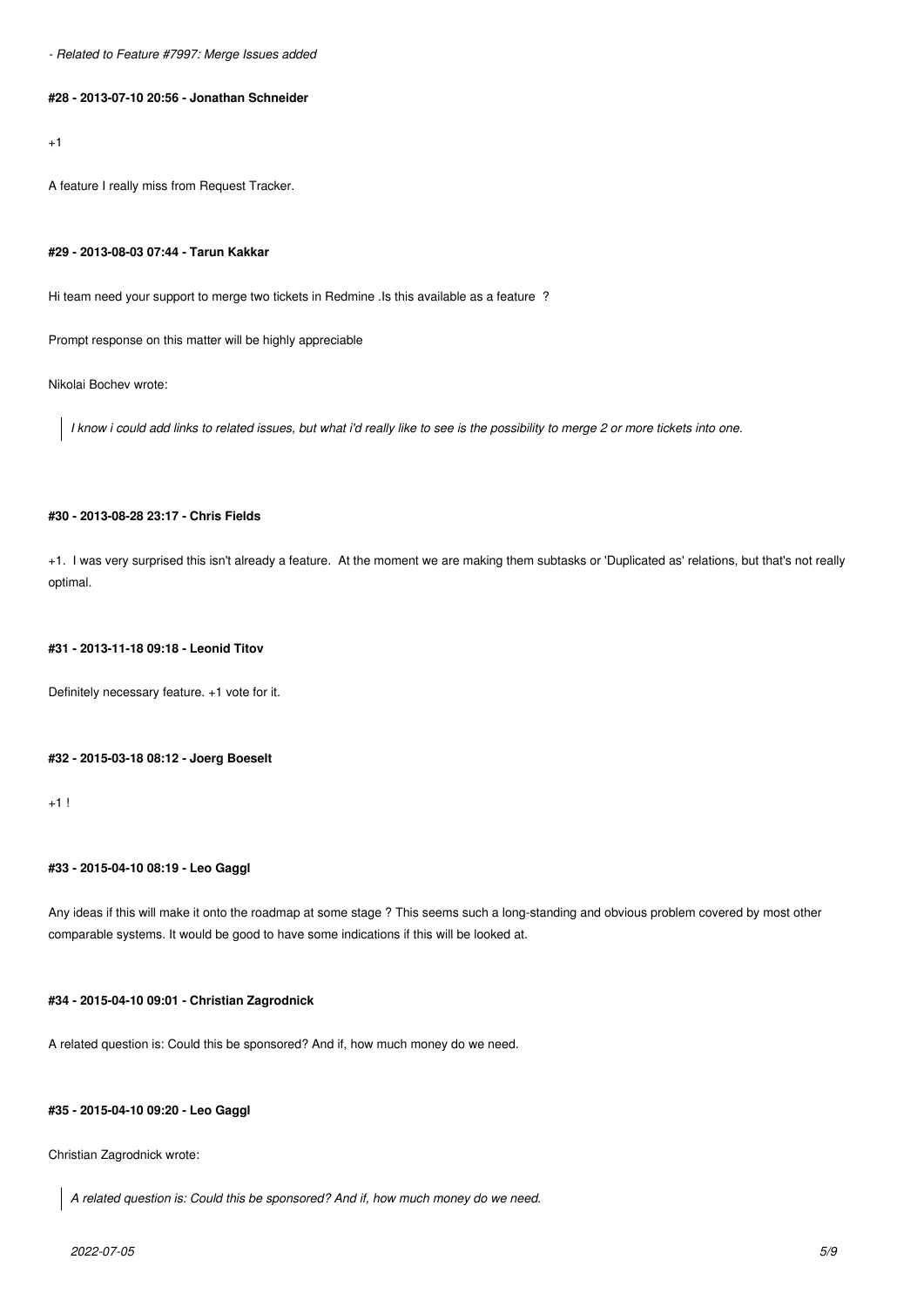I concur. I am sure there would be plenty organisations that would need this. Has some kind of 'crowd-funding' been considered in the past ?

#### **#36 - 2015-04-11 06:47 - Go MAEDA**

Christian Zagrodnick wrote:

*A related question is: Could this be sponsored? And if, how much money do we need.*

I think the most needed thing to implement the feature is a patch rather than money.

#### **#37 - 2015-04-14 15:50 - Go MAEDA**

*- Related to Feature #3708: Merge duplicated issues added*

## **#38 - 2015-06-22 03:48 - Jamie Carl**

#### +1 Will we ever get this feature?

I'm getting users who report issues via email constantly creating duplicate issues by fwd'ing the email again with amendments, instead of replying to the (New) email they receive. Currently I am manually cutting and pasting the new email into the existing one then closing the new issue as a duplicate. It would be way better to actually merge this stuff.

## **#39 - 2015-07-06 18:15 - nano devel**

+1 for this feature! Any comment from the developer?

## **#40 - 2016-03-17 23:43 - Michael Krupp**

I am willing to implement this feature as a plugin, but I have a few questions first:

- Original issue time log etries
	- leave them as-is?
	- move the entries to the target issue?
- Original issue
	- leave it as-is?
	- delete it?
	- link it to the target issue?
	- close it?
- Original issue relations
	- leave them as-is?
	- copy them to the target issue?
	- move them to the target issue?
- Original issue description
	- copy it as new journal entry?
	- ignore it when merging?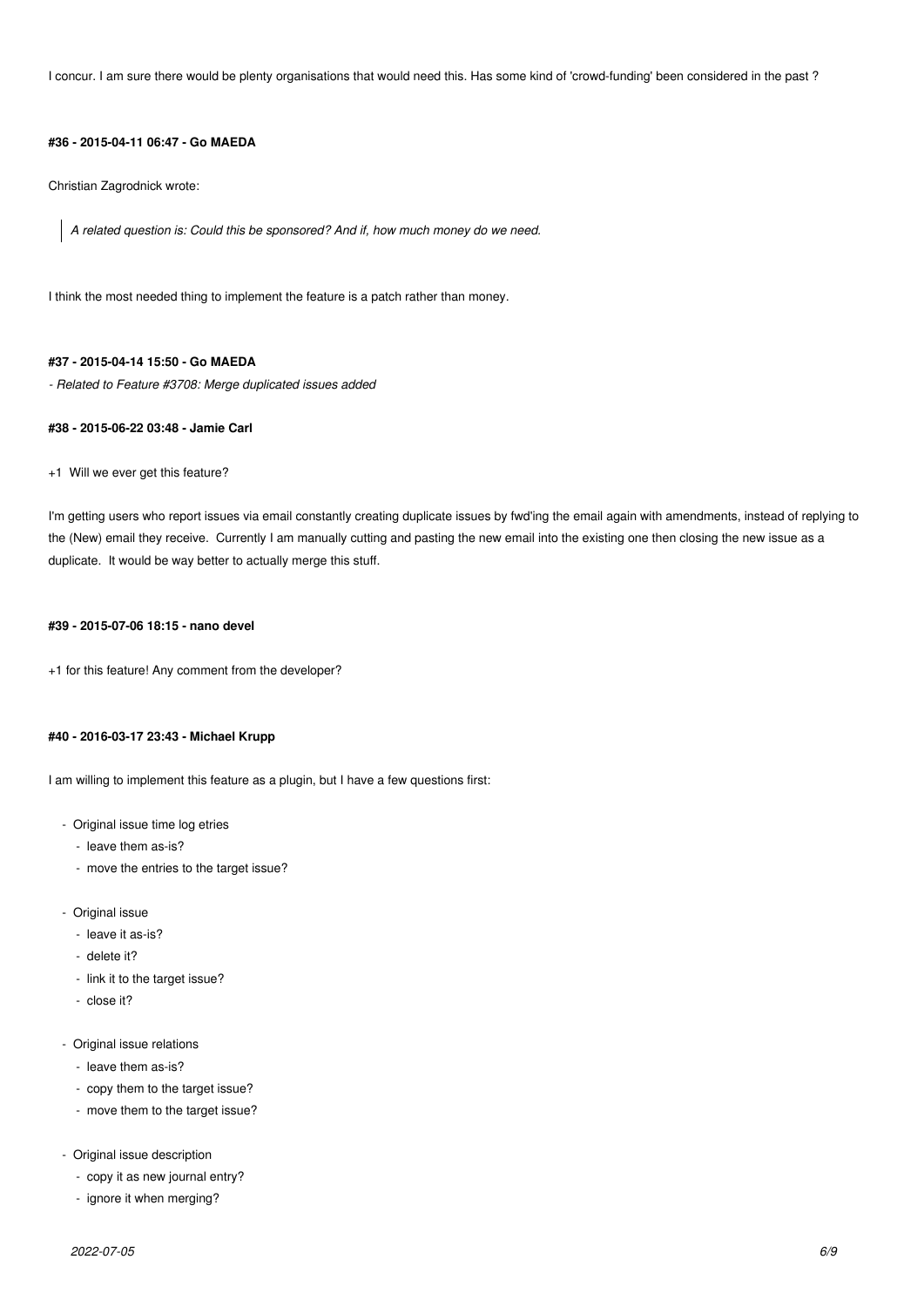- $i$  $\sigma$ av $\sigma$  them as-is:
- copy them to the target issue?
- move them to the target issue?
- Original issue commit references
	- leave them as-is?
	- copy them to the target issue?
	- move them to the target issue?
		- (note: commit messages cannot be updated)

## **#41 - 2016-03-31 19:15 - John Cary**

This is what we would like to see: Original issue time log entries move the entries to the target issue Original issue link it to the target issue close it Original issue relations copy them to the target issue Original issue description copy it as new journal entry Original issue journal entries copy them to the target issue Original issue commit references copy them to the target issue

We will be putting something at https://freedomsponsors.org/

#### **#42 - 2016-04-14 16:41 - John [Cary](https://freedomsponsors.org/)**

Curious as to whether there are any more comments on this?

Is there a way to contact someone at this site privately?

#### **#43 - 2016-06-14 12:39 - Sönke Noack**

I'd agree with everything in #1624#note-41.

Concerning "Original issue", in addition to "link it to the target issue" and "close it", I would also suggest to set a status "merged" (which is of "closed" type, like "closed" and "closed unresolved").

#### **#44 - 2016-08-31 18:56 - Michael Krupp**

Sorry for the late response, but I got carried away with other work. One of my co-workers is working on this right now, and we should have a 0.1-release ready soon.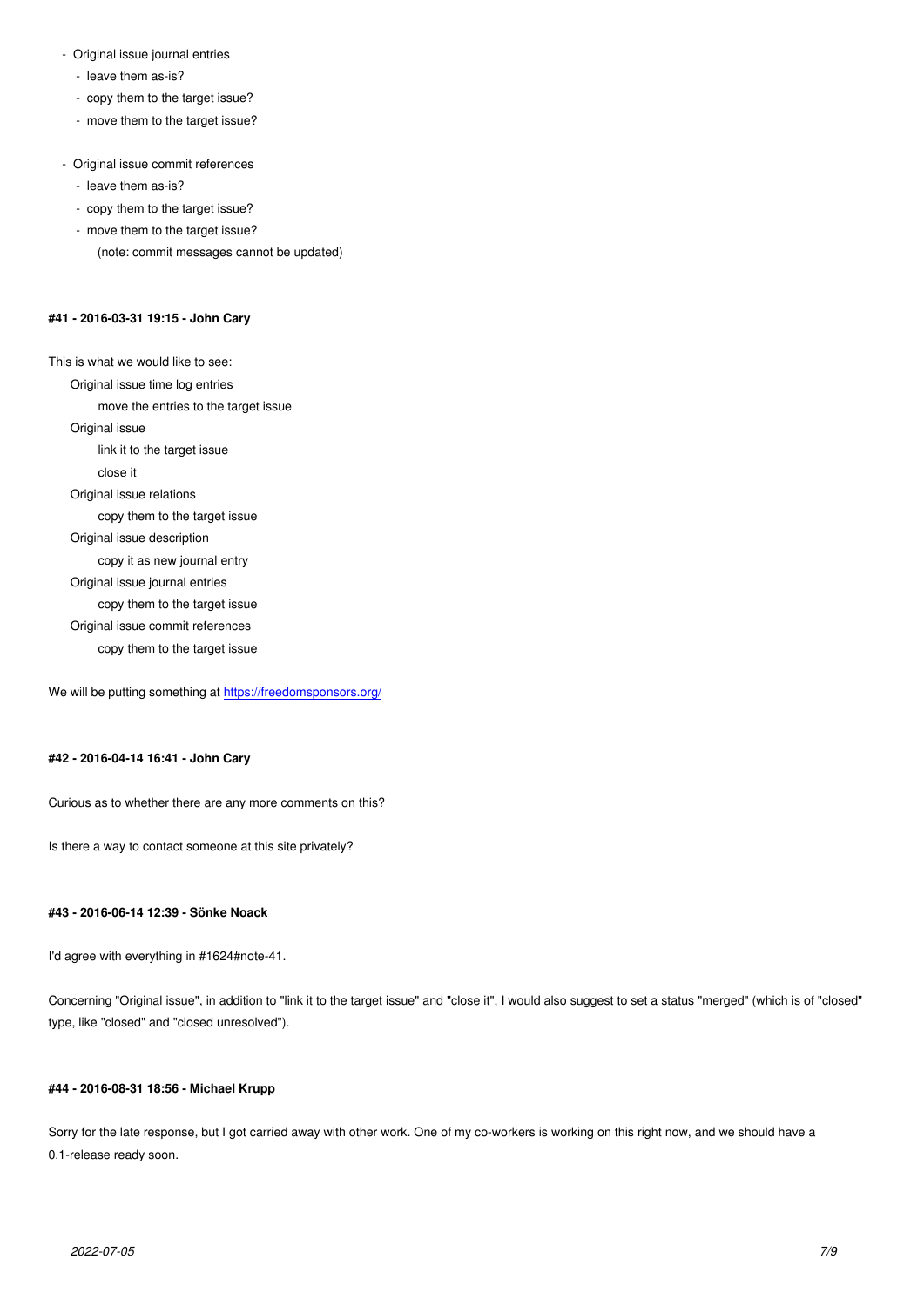#### **#45 - 2017-03-31 22:22 - Franco Nogarin**

Hi. 8 years later and we still cant merge issues. Sadness. @micheal has your team completed work on the hopeful plugin?

## **#46 - 2018-02-09 11:03 - Andrea Rimicci**

As an administrative task, merging may just move the notes from original to target issue, and leave the original issue without notes. Notices about original issue status changes will be lost.

The administrator then will manually decide what to do with the original issue data, as edit target issue and/or delete original it and/or link and/or anything else.

There are so many use cases for a merge that it is safer do nothing automatically and let the user manually handle the aftermath. Again, this is an administrative task and it is better leave the user manually handle what to do with the original issue after all notes have been moved.

#### **#47 - 2018-04-26 12:09 - Joaquim Homrighausen**

 $+1$ 

## **#48 - 2019-02-11 20:41 - Wojtek …**

+1 (just ran into it).

For me it would be enough to just link notes to the same issue …

#### **#49 - 2019-03-19 09:38 - Yaroslav Matsera**

+1

I create issues from email throw REST API. I need merge two issues to see attachments in one place (Duplicate relation is not useful)

## **#50 - 2019-09-24 14:23 - Dainis Abols**

What is the general holdup for this? This is a critical missing feature!

#### **#51 - 2019-12-30 14:59 - Robert Röttger**

+1 for this feature!

## **#52 - 2020-01-06 19:43 - Carsten Buchenau**

+1 - would be great to have!

## **#53 - 2021-07-13 15:35 - László Kenyeres**

+1 for this feature!